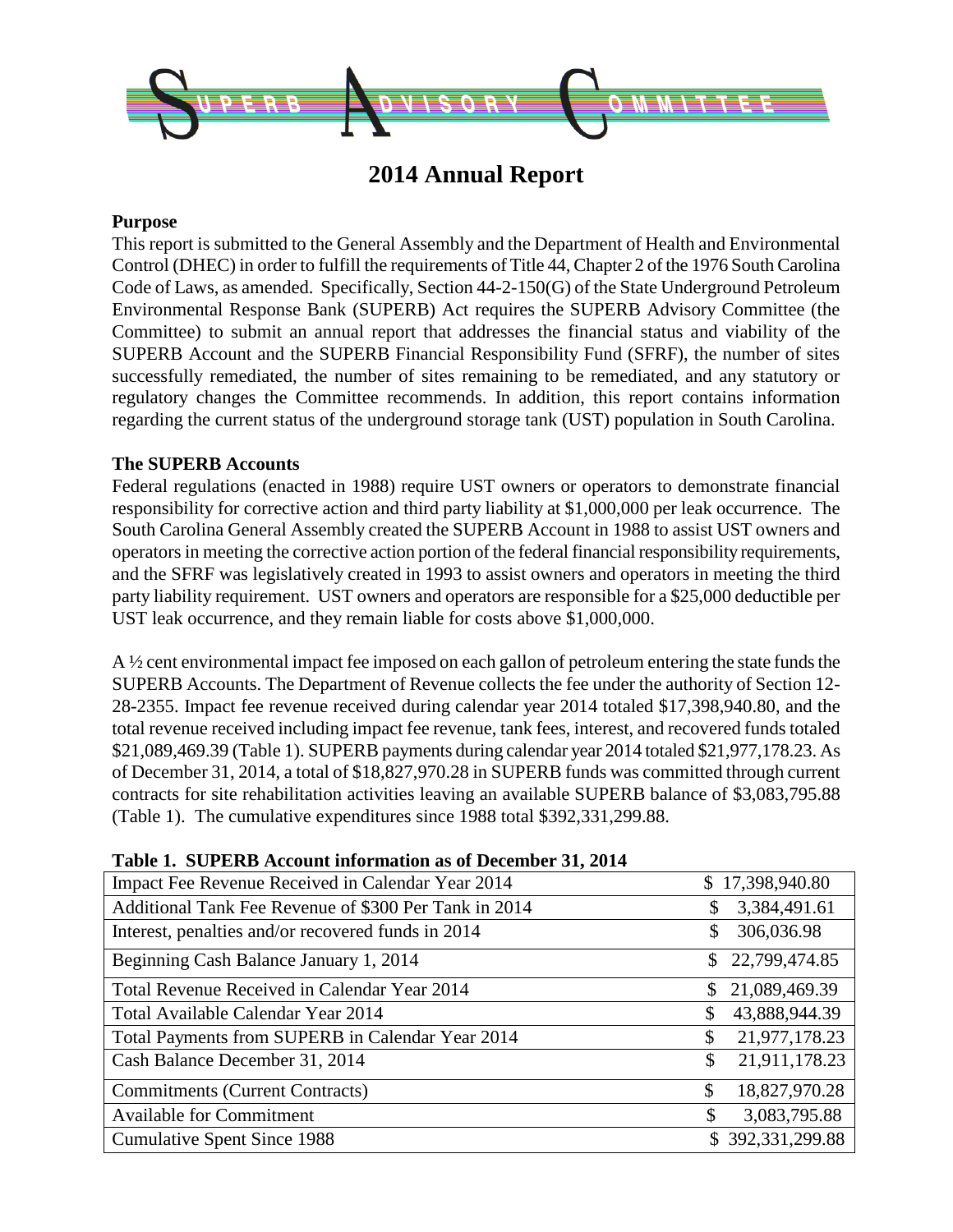*SUPERB Advisory Committee Annual Report for 2014 January 2015 Page 2 of 7*

#### **SUPERB Financial Responsibility Fund (SFRF)**

DHEC is currently aware of four active third party claims or suits and actively participates in their resolution as allowed for in Section 44-2-40 of the SUPERB Act. A total of \$1,234,696.99 has been spent for claims, legal fees, and appraisal activities since the creation of this fund in 1993. As of December 31, 2014, the SFRF balance was \$1,039,188.17.

#### **Financial Responsibility for the State Fund Deductible**

The SUPERB Act requires that UST owners and operators demonstrate financial responsibility (FR) for \$25,000 per UST leak occurrence as the SUPERB Accounts provide the remaining required coverage. Allowable FR options include: self insurance, environmental insurance, guarantee, surety bond, letter of credit, trust fund, and several local government options. With a total of 4,073 facilities or responsible parties that require proof of financial responsibility, the following is a breakdown of what is currently recorded. Fifty-four percent (53.82%) are covered by self-insurance, fifteen percent (15.30%) by letters of credit, nine percent (8.79%) by guarantees, nineteen percent (18.54%) by environmental insurance, three percent (2.60%) by local government options, less than one percent (0.32%) by surety bonds and trust funds, and the remaining one percent (0.64%) of facilities or responsible parties are in violation of R.61-92 or are new owners required to submit FR.

#### **Cleanup Progress**

Since the inception of the program and through December 31, 2014, DHEC has confirmed a total of 9,818 UST releases. Of these, 7,498 or about 76.4% have been closed. A total of 161 releases were closed in calendar year 2014; of these, 10 releases were closed under the regulatory program where no assessment activities were required, 36 releases were closed under the assessment program where some assessment activities were completed, and 115 releases were closed under an approved Corrective Action Plan for either Monitored Natural Attenuation or Active Corrective Action. SUPERB funds were expended on 122 of the 161 releases. The remaining 39 release closures aside from the 10 regulatory closures were comprised of 17 release closures under the \$25,000 deductible and 22 release closures where SUPERB funds could not be used to provide coverage (e.g., site could not be qualified or another financial mechanism was in place). Pay for Performance contracts, often referred to as active cleanups, can take more than five years to complete. In order to foster quicker cleanups, current specifications for active corrective action sites now require the site rehabilitation work to be completed within five years unless DHEC provides written approval to extend the duration of the contract.

At year's end, there were 2,320 open releases, of which 2,289 are eligible to receive SUPERB funds**.**  Confirmed releases are ranked by DHEC for funding priority according to the risk each poses. The priority system is outlined in the SUPERB Fund Access Regulations (R.61-98). Appendix 1 of this report depicts the total number of SUPERB eligible releases by their risk category and Appendix 2 depicts this number by county. Appendix 3 depicts the number of cases, by risk category, where rehabilitation activity is being funded and the number where no funding is provided.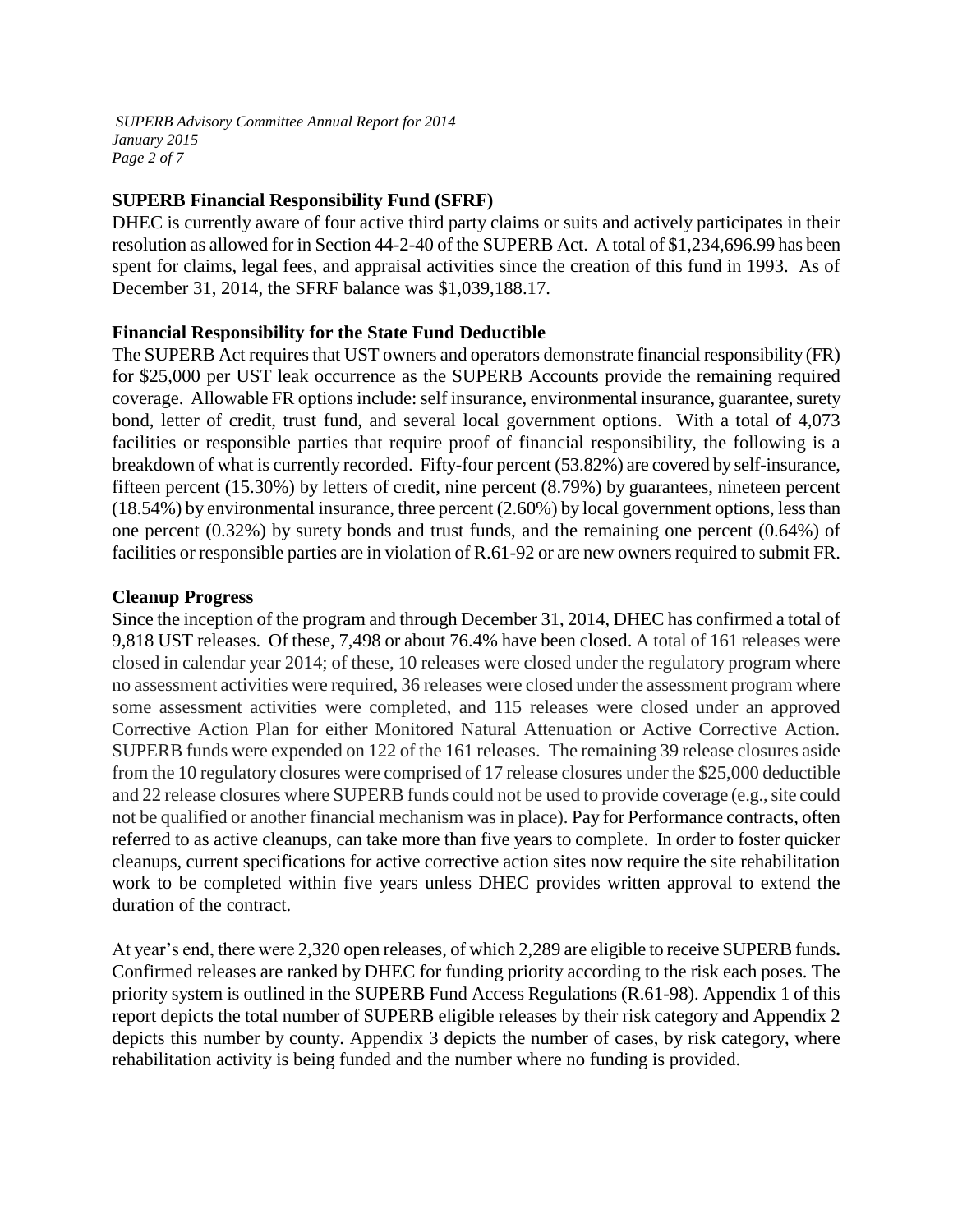*SUPERB Advisory Committee Annual Report for 2014 January 2015 Page 3 of 7*

As of December 31, 2014, 141 releases were in active cleanup, 173 releases were in limited cleanup with free product removal activities being conducted, and 284 releases were being monitored as part of a formalized natural attenuation remedial plan. Assessment activities were being funded at another 903 sites. A total of 1,501 releases were receiving SUPERB funding at year's end. For the most part, site rehabilitation activities are funded by SUPERB or by the UST owner under the \$25,000 SUPERB deductible.

At year's end, thirteen (13) DHEC project manager positions were overseeing environmental assessment or cleanup efforts on 2,301 releases being worked with SUPERB funds or under the \$25,000 deductible. Two project manager positions in the Corrective Action Section and one project manager position in the Assessment Section were vacated late in the year. Candidates have been selected for two of the positions, and the Division will conduct interviews for the last position during January 2015. Once the remaining vacancy is filled, fifteen (15) project managers will be providing oversight on the active UST releases. During the calendar year, approximately 30% of the project management staff left the UST Management Division. The departures were mainly due to personal and promotional opportunities. This considerable turnover of staff created delays in project work while the positions went through the hiring processes.

#### **Quality Assurance Program Plan**

The UST Program Quality Assurance Program Plan (QAPP) was revised in April 2013, and was approved by the Environmental Protection Agency (EPA). The purpose of the QAPP is to ensure that all data produced and reported to the Department is scientifically valid, legally defensible, and of known and acceptable precision and accuracy. Between January 1, 2014 and December 31, 2014, 1,439 reviews of QAPP Addendums and Site-specific Work Plans were completed. Since implementation of the QAPP, UST Program staff has worked closely with contractors to facilitate the review process. Based on experience and feedback from contractors, the latest revision of the QAPP includes changes designed to streamline the process and improve efficiency of implementation. The QAPP Addendum submitted by contractors for each scope of work was revised to eliminate potentially duplicative information, reducing the size of that document (originally about 25 pages) by about 25 percent. In November 2013, the Division began requesting that contractors submit a comprehensive QA Plan including Standard Operating Procedures that will be approved and revised on an annual basis in conjunction with renewal of each contractor's certification. Once the annual contractor QA plan has been approved, the contractor is only required to submit a twopage work plan with a few attachments for each scope of work. As of December 31, 2014, the Department has received and approved 45 annual contractor QA plans. In June 2013, a full time Quality Assurance officer was hired by the UST Management Division to take over management of the QAPP and to oversee the review and approval of the annual contractor QA plans. The position was vacant for several months during the year, but a replacement was hired in November 2014.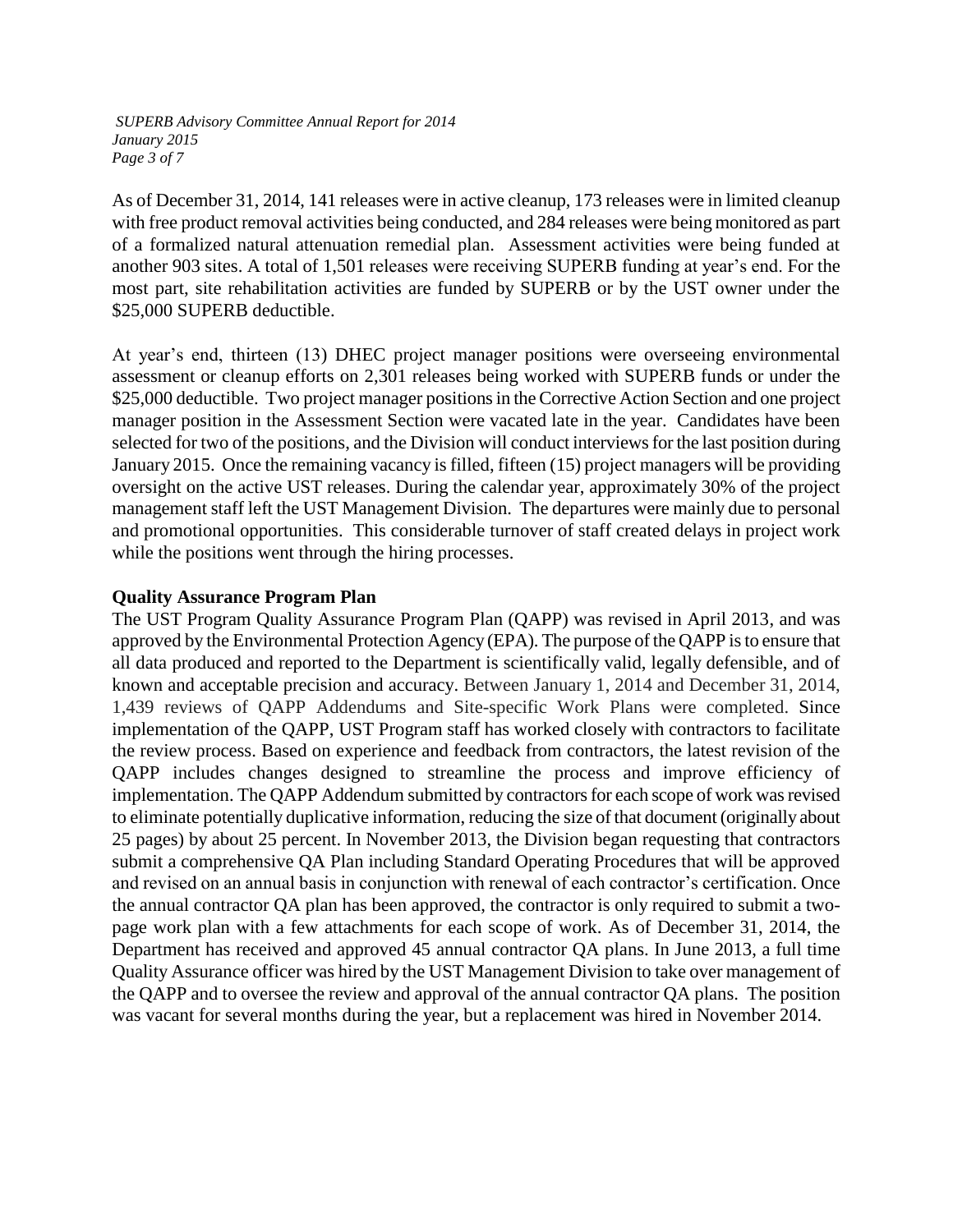*SUPERB Advisory Committee Annual Report for 2014 January 2015 Page 4 of 7*

#### **Underground Storage Tank Information**

Since 1986, there have been 46,021 petroleum USTs registered with DHEC. Of those, 33,467 have been removed from the ground or properly closed in place. As of December 31, 2014, there were 11,610 operating USTs at 4,109 locations across the state owned by 2,113 individuals or companies.

EPA requires reporting on the UST compliance rate for both release prevention and release detection, commonly referred to as the combined significant operational compliance (SOC). At the end of the calendar year, DHEC reported that 73.26 % of the approximately 3,784 UST facilities inspected during 2014 met both the release prevention and release detection requirements and were in significant operational compliance (SOC). The overall compliance rate for 2014 has decreased from the previous year's report of 76%. The SOC rate is affected by many factors including; tank population, rate of inspections performed, increased inspector knowledge/efficiency, and tank owner compliance.

#### **Leak Rate**

Leak rate is defined as the total number of confirmed releases from registered and permitted tanks, divided by the total number of currently in use tanks. For the 2014 reporting period, 61 confirmed releases were reported from a tank population of 11,610 operating USTs, calculating a leak rate of 0.52%. This percentage is the lowest rate achieved since 2007.

#### **Additional Tank Fee Information**

An actuarial study of the SUPERB fund, completed in March 2007, listed the current liabilities of the fund at \$153 million and estimated future liabilities at \$373 million. The fund was projected to have a negative balance of \$32 million at the scheduled sunset date in 2026. The EPA voiced concerns about solvency of the SUPERB fund and in September of 2006, DHEC received official notice from EPA Region 4 that the SUPERB Fund was in danger of being declared insolvent. DHEC consulted with South Carolina Petroleum representatives and ultimately developed a funding solution with EPA Region 4, EPA Headquarters Office of Underground Storage Tanks, and the SUPERB Advisory Committee. In January 2009, Bill H. 3270 was introduced through industry-led efforts to address SUPERB solvency by amending Section 44-2-60 Code of Laws of South Carolina, relating to the registration of underground storage tanks so as to establish new annual renewal fees and to require that the additional revenue generated from the tank fee increases be deposited into the SUPERB account. Bill H.3270 was signed by the Governor and made effective on May 19, 2010. The EPA fully endorsed the funding solution incorporated in the 2010 legislation to address the solvency of SUPERB.

Beginning January 1, 2012, the amended SUPERB Act increased annual tank fees by \$100 each year over four years, ultimately reaching \$500 per tank, and maintains the fee at this level until an additional \$36 million is generated and deposited into the SUPERB account. When the SUPERB account is credited with the additional \$36 million, the annual tank fee will revert back to \$100 per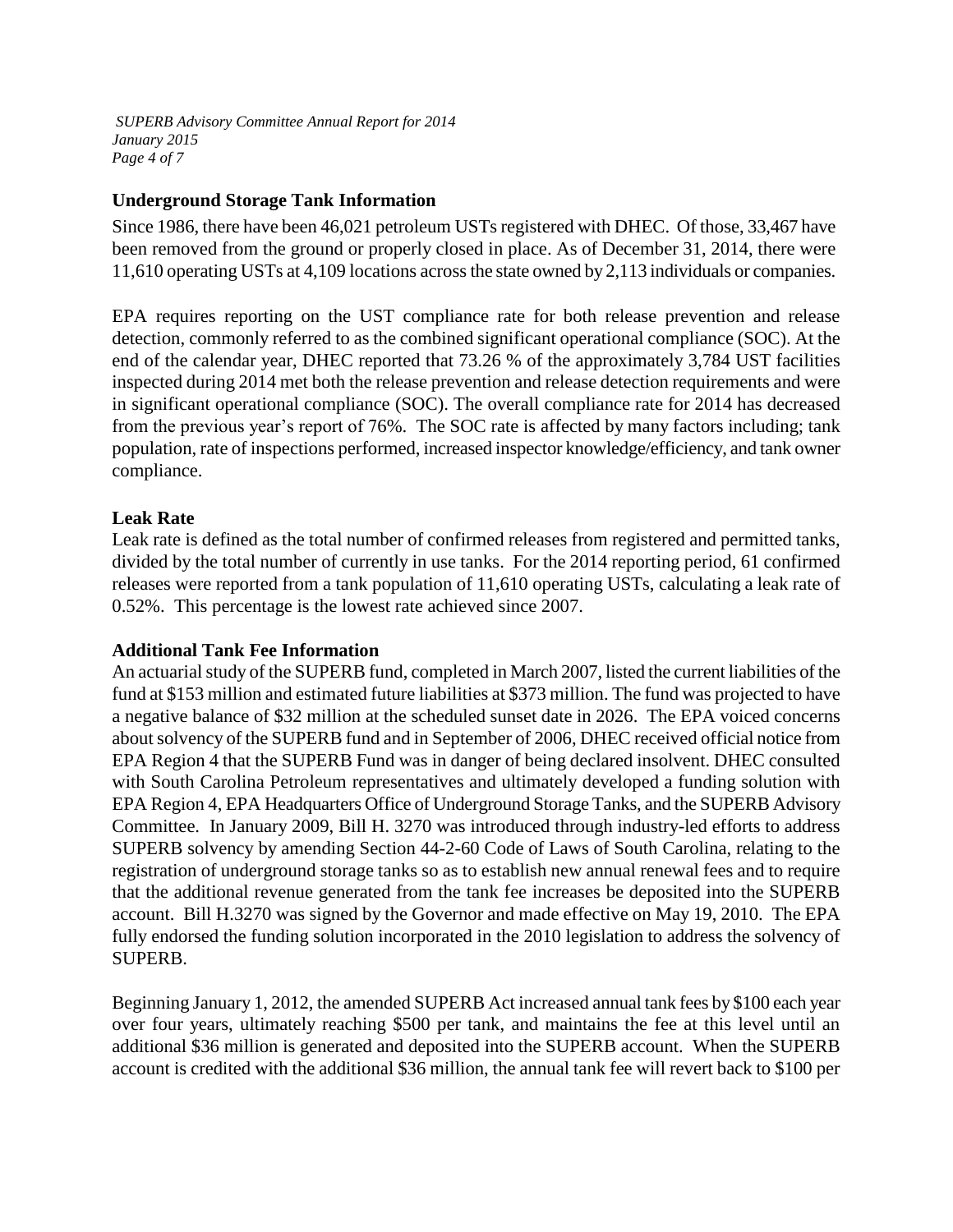*SUPERB Advisory Committee Annual Report for 2014 January 2015 Page 5 of 7*

tank the following January. DHEC will not be allowed to use any of the additional tank fee revenue for administration of the UST Program or for orphan sites as defined in 44-2-20(11). The additional monies will be collected following the June 1, 2012 billing cycle for tank fees. The table below provides information on revenues collected and expenditures on a calendar year basis. The balance is derived by subtracting the revenues from the previous year's balance.

| Calendar Year | Fee Increase/Year | Expenditures   | Revenues       | Balance <sup>*</sup> |  |
|---------------|-------------------|----------------|----------------|----------------------|--|
|               |                   |                |                | \$36,000,000.00      |  |
| 2012          | \$100             | \$0            | \$1,135,120.00 | \$34,864,880.00      |  |
| 2013          | \$200             | \$3,391,441.09 | \$2,307,586.36 | \$32,557,293.64      |  |
| 2014          | \$300             | \$3,436,925.76 | \$3,384,491.61 | \$29,172,802.03      |  |

\*Remaining to be collected to reach \$36 million

### **Legislative Information**

#### House Bill H. 4501:

Following the publication and implementation of the revised SUPERB Allowable Costs, House Bill 4501 to amend Section 44-2-40 of the SUPERB Act was introduced and referred to the Committee on Agriculture, Natural Resources and Environmental Affairs on January 15, 2014. Resolutions of certain allowable costs were later negotiated, which resulted in House Bill 4501 not moving forward. Accordingly, the SUPERB Allowable Costs were republished on May 15, 2014, to reflect the renegotiated line item amounts.

#### **Proposed Revisions to Federal Regulations**

EPA's proposed revisions to the federal UST regulations Part 280 and 281 were published in a November 8, 2011 Federal Register Notice and made available for a public comment period. The deadline to submit comments was February 16, 2012, which was extended by 60 days until April 16, 2012. Major revisions pertain to incorporating the provisions of the Energy Policy Act of 2005, inclusion of tanks that were deferred in the 1988 version and to update the regulations with new and recent information related to regulating UST systems. These revisions will help improve prevention and detection of UST releases, which are one of the leading sources of groundwater contamination. Areas where revisions are proposed include: updating codes of practice, operator training requirement, secondary containment requirements, removing deferrals, notification process, addressing compatibility issues, interstitial monitoring, upgrade requirements, state approval program requirements, etc. As of December 31, 2014, the proposed regulations and comments received continue to be reviewed by USEPA and other federal agencies.

### **Operator Training**

In keeping with the requirements of the Energy Policy Act of 2005 and UST Control Regulations R.61-92, Part 280.35, a total of 504 new A/B operators were trained in South Carolina during the 2014 calendar year. If an owner or operator receives a violation, retraining is required. Of the 3,784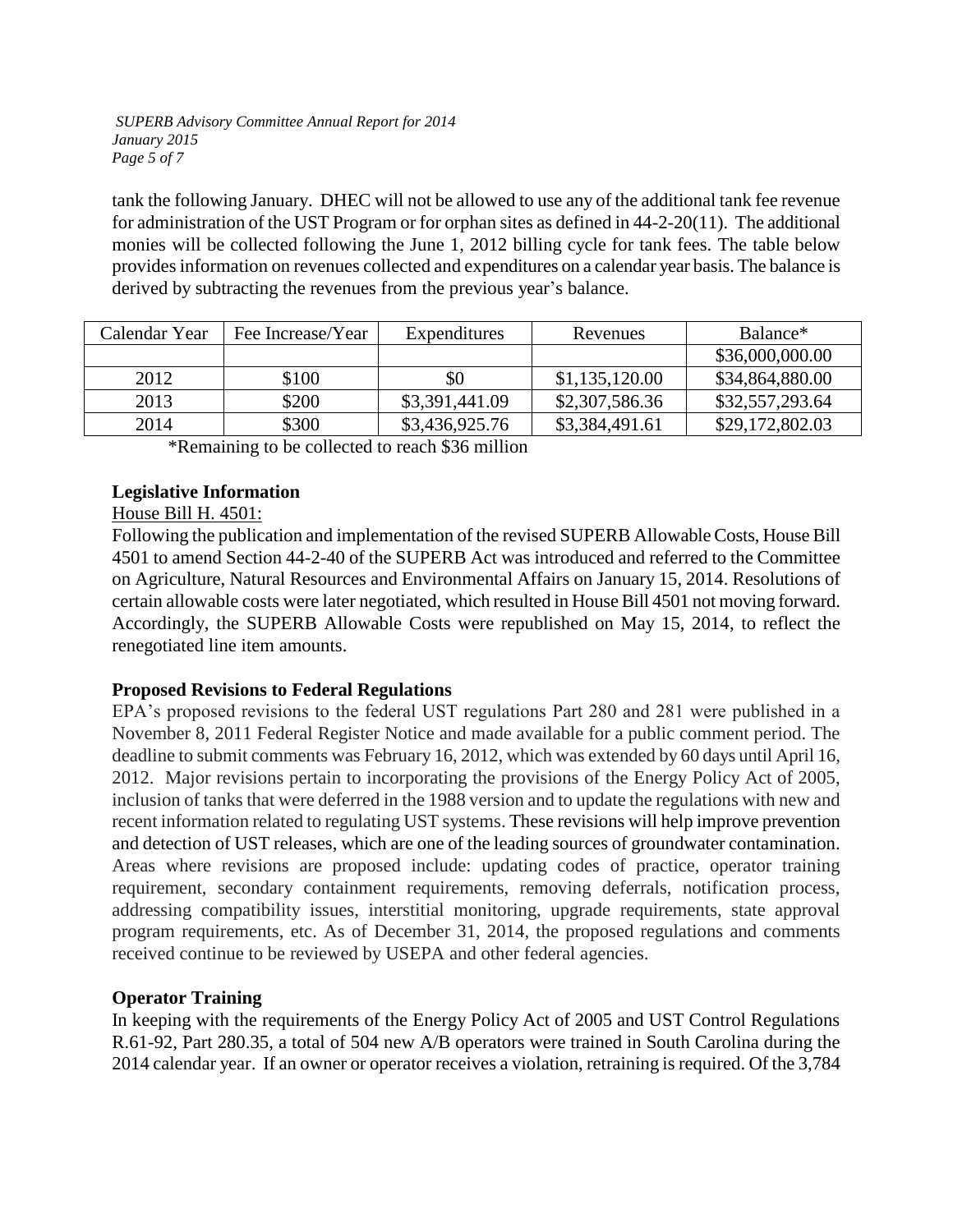*SUPERB Advisory Committee Annual Report for 2014 January 2015 Page 6 of 7* inspections performed this past year, approximately 21% involved retraining (799 retraining events).

The majority of these took place at the time of the inspection. If the A/B operator was not present at the time of the inspection, retraining was completed using the online training program. The online training program was placed back online September 18, 2014, after being down due to security issues.

#### **Electronic Inspections**

In April 2013, DHEC began development of a custom electronic inspection program that will be used to inspect all UST facilities in South Carolina. With implementation of this electronic system, DHEC has benefitted from paperless operations, improved data quality, and fewer man hours necessary to transfer data into the database. The system is designed to incorporate the existing regulatory requirements of the Agency for consistent citations and to enhance the reporting capabilities to the EPA, owners and operators. Most owners and operators now receive their inspection results via email at the time of inspection. Violations are documented thoroughly using the tablet camera and photos are stored electronically. In August of 2013, sixteen fully functional Panasonic tablets were purchased and distributed among the regional inspectors. Funding for this project was provided by EPA Region 4. State wide deployment began in December of 2013, and 4,531 facility inspections have been performed to date using the tablets.

#### **Secondary Containment Requirement**

In accordance with UST Control Regulatio[n R.61-92. Part 280.25,](http://www.scdhec.gov/environment/lwm/regs/R.61-92_part280.pdf) not later than December 22, 2018, all UST systems located within 100 feet of an existing water supply well, [a coastal zone](http://www.scdhec.gov/environment/water/docs/nw_map.pdf) critical area, or [state navigable waters](http://www.scdhec.gov/environment/water/docs/nw_map.pdf) must be either [secondarily contained or p](http://www.scdhec.gov/environment/lwm/usthome/Secondary.htm)ermanently closed. Using GIS map layers and known facility locations, DHEC determined that approximately 395 facilities located in coastal zone critical areas and/or near state navigable waters may be affected by the implementation of this regulation. It was more difficult to identify single walled UST systems located within 100 feet of a water supply well, so DHEC began investigations by distributing a questionnaire to owners and operators of 3,429 UST systems. The owners were asked to identify if a water supply well was located within 100 feet of any portion of their UST system. The questionnaire was distributed by standard mail, e-mail, and facsimile. DHEC received responses from 52% of those owners and operators. Results of this questionnaire were confirmed using the database and information collected from routine inspections. Facilities that did not respond to the mail out were visited by staff. Results of these efforts reveal that 94 facilities are known to have a water supply well located within 100 feet of any part of the UST system. In an effort to inform the regulated community of the approaching deadline, DHEC published articles in the summer 2013 and summer 2014 UST newsletters that included information about the upcoming regulation.

On December 29, 2014, DHEC proposed amending [R.61-92. Part 280.25,](http://www.scdhec.gov/environment/lwm/regs/R.61-92_part280.pdf) focusing on provisions of the regulation relating to secondary containment for all UST systems located within 100 feet of an existing water supply well, a coastal zone critical area, or state navigable waters.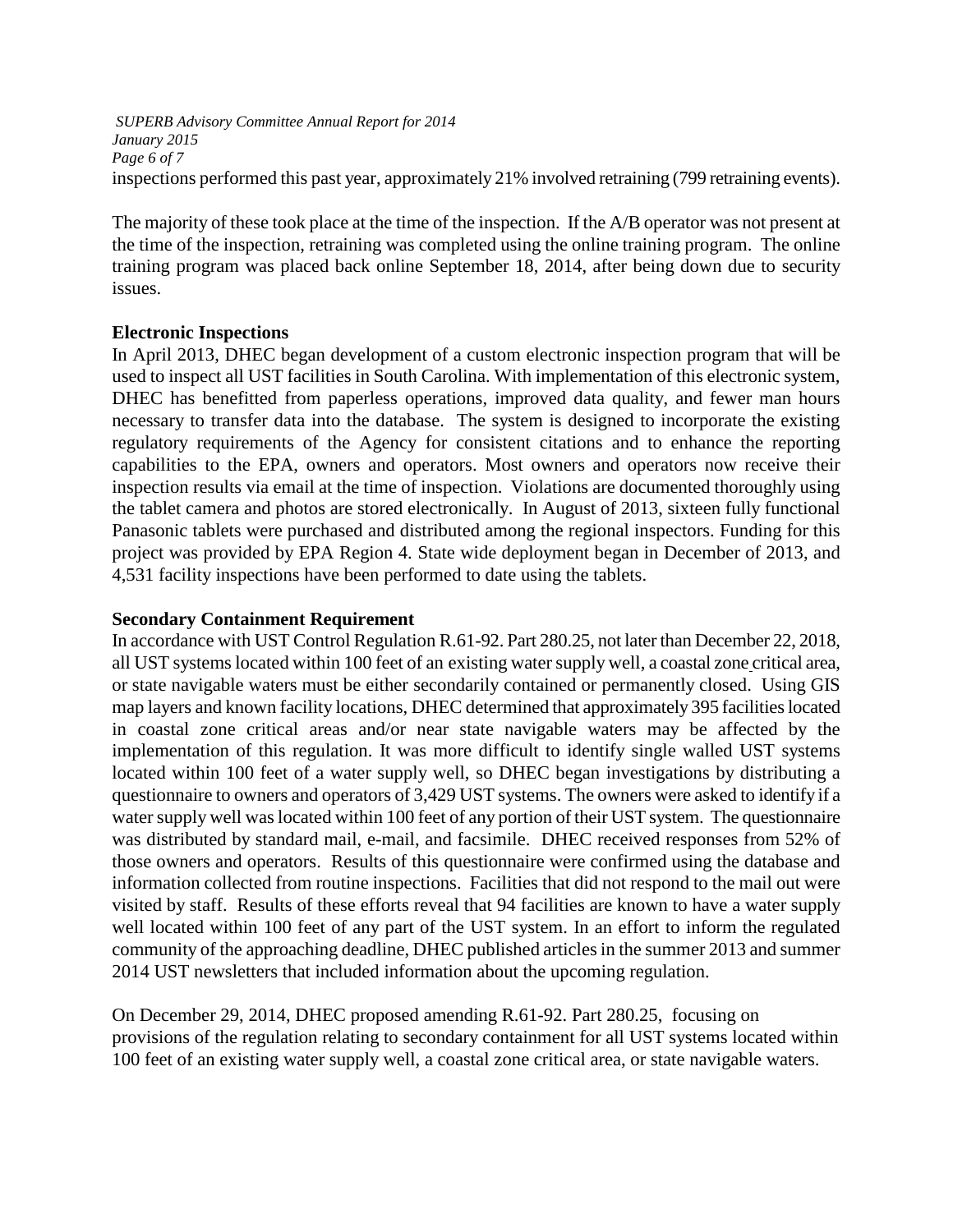*SUPERB Advisory Committee Annual Report for 2014 January 2015 Page 7 of 7*

Comments on the notice of drafting for amending this portion of the regulations were solicited from stakeholders until January 29, 2015. The DHEC notice for State register publication dated March 27, 2015: The notice of proposed regulations: Proposed Amendments of R.61-92, Underground Storage Tanks. This is the opportunity for the public to comment on amendments to Part 280.25 Secondary Containment Requirement. The public comment period is for thirty calendar days and ends on April 27, 2015.

### **UST Online Registry**

The UST on-line registry was restored to the SC DHEC web page on August 19, 2014. The public can now search for underground storage tank locations by filling in one (or more) of the fields from the registry. This information is automatically updated from the DHEC database.

#### **Recommendations**

Recommendations approved during the Monday, January 26, 2015 SAC meeting are:

- 1. The UST Program should hire and maintain sufficient SCDHEC Project Managers to oversee the expenditure of additional account revenues, enable an efficient flow of project caseload, and to avoid delays with proposed assessment and cleanup efforts.
- 2. The UST Program should commission an actuarial study to evaluate current and future SUPERB Fund liabilities with respect to the current and projected releases, and the anticipated revenues to be collected by the Fund sunset date in 2026.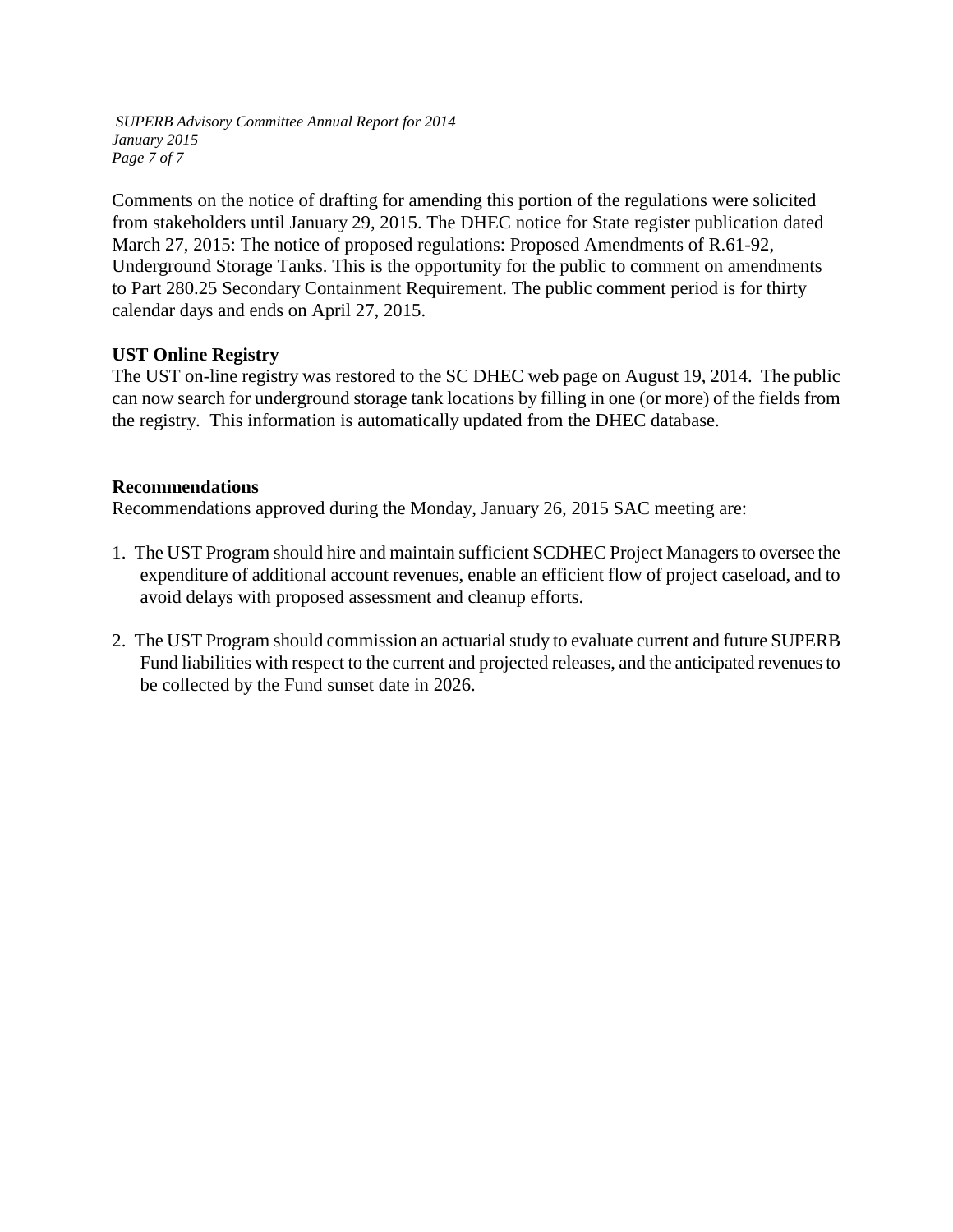# **Appendix 1**

### **SUPERB Eligible Releases by Risk Category As of December 31, 2014**

| <b>Risk</b>     | <b>Open Releases</b> |       |       |       |  |  |  |
|-----------------|----------------------|-------|-------|-------|--|--|--|
| <b>Category</b> | 2014                 | 2013  | 2012  | 2011  |  |  |  |
| 1               | 134                  | 152   | 160   | 177   |  |  |  |
| 2A              | 112                  | 105   | 114   | 124   |  |  |  |
| 2B              | 772                  | 797   | 818   | 876   |  |  |  |
| 3A              | 54                   | 46    | 47    | 50    |  |  |  |
| 3B              | 784                  | 818   | 879   | 915   |  |  |  |
| 4A              | 203                  | 204   | 182   | 189   |  |  |  |
| 4B              | 121                  | 128   | 134   | 132   |  |  |  |
| 5               | 109                  | 122   | 137   | 136   |  |  |  |
| Total           | 2,289                | 2,372 | 2,471 | 2,599 |  |  |  |

#### **Risk Category Definitions:**

Category 1 Emergency

Category 2A Threat to human health or environment is predicted to be less than 1 year

Category 2B Drinking well identified less than 1,000 feet away

Category 3A Threat to human health or the environment is predicted to be 1 to 2 years

Category 3B Release in shallow groundwater with migration expected

Category 4A Threat to human health or the environment is predicted to be greater than 2 years

Category 4B Release in shallow groundwater with minimal migration expected

Category 5 Data currently inconclusive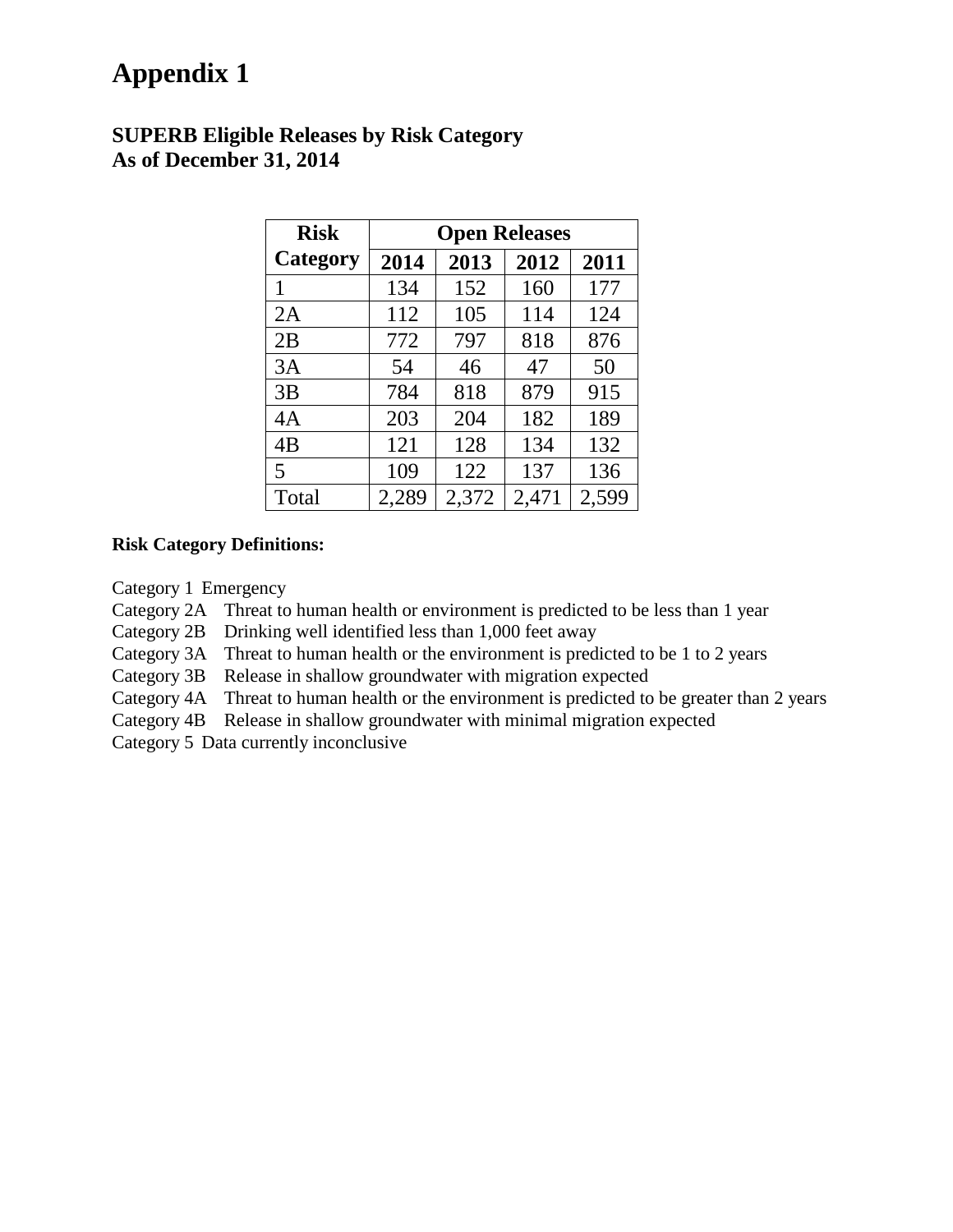## **Appendix 2**

| <b>Risk Category</b> |                       |                |                 |                             |                 |                |                |                |                 |
|----------------------|-----------------------|----------------|-----------------|-----------------------------|-----------------|----------------|----------------|----------------|-----------------|
| County               |                       | 2A             | 2B              | 3A                          | 3B              | $4\text{A}$    | 4B             | 5              | Total           |
| Abbeville            | $\overline{c}$        |                | 11              | 0                           | $\overline{2}$  | 3              | 3              | 0              | $\overline{22}$ |
| Aiken                |                       |                | 16              | $\mathcal{D}_{\mathcal{A}}$ | 12              | $\overline{2}$ | $\overline{2}$ | 3              | 39              |
| Allendale            | D                     | 0              | 3               | 0                           | 9               | 0              | 1              |                | 14              |
| Anderson             |                       |                | 18              | n                           | 34              | 9              |                | 9              | 74              |
| Bamberg              | D                     |                | 10              | 0                           | 4               |                | 1              | 0              | 17              |
| Barnwell             |                       | $\overline{c}$ | $\overline{12}$ | 3                           | 4               |                |                |                | 22              |
| Beaufort             | $\mathcal{D}_{\cdot}$ | 2              | 9               | C                           | 9               | 0              | 0              |                | 25              |
| Berkeley             |                       | 0              | 13              | 0                           | 19              | 0              | 2              | 0              | 35              |
| Calhoun              | Э                     | 0              |                 | D                           | 5               | 0              | 1              | 0              |                 |
| Charleston           |                       | $\overline{0}$ | 10              | 0                           | 56              | 0              | $\overline{2}$ |                | 70              |
| Cherokee             |                       |                | 11              | 0                           | 10              | 3              | 3              |                | 30              |
| Chester              | 4                     |                | 9               | $\mathcal{D}_{\mathcal{A}}$ | 16              |                | $\overline{c}$ | 3              | 38              |
| Chesterfield         | 0                     | $\overline{c}$ | 9               |                             | 9               |                | 1              |                | 24              |
| Clarendon            | 4                     | $\overline{c}$ | 32              | 1                           | 14              | 0              | $\overline{2}$ | 5              | 60              |
| Colleton             | B                     | $\overline{c}$ | 15              | 0                           | 8               | 0              | 0              |                | 29              |
| Darlington           |                       | 0              | 19              | 0                           | $\overline{22}$ |                | 6              | $\overline{c}$ | 51              |
| Dillon               | 4                     | 4              | 11              |                             | 9               | 0              | 3              |                | 33              |
| Dorchester           | 3                     | 0              | 14              |                             | 24              |                | $\overline{0}$ | Λ              | 43              |
| Edgefield            | D                     |                | 3               |                             | 7               | 0              | 1              | C              | 15              |
| Fairfield            | 4                     |                | 10              |                             |                 | 0              | 0              | 2              | 18              |
| Florence             | 6                     |                | 34              |                             | 51              | 5              | 13             |                | 119             |
| Georgetown           | D.                    |                | 9               |                             | 13              | 0              | 0              | າ              | 28              |
| Greenville           | 6                     | 9              | 39              | 3                           | 61              | 37             | 19             | 17             | 191             |
| Greenwood            | 4                     | 2              | 20              |                             | 4               | 9              | 5              | 0              | 45              |
| Hampton              | D                     | 3              | 18              |                             | б               | 0              | 1              |                | 29              |
| Horry                | 4                     | 10             | 37              | 12                          | 66              | 0              | 1              | 3              | 133             |
| Jasper               | Þ                     | 5              | 17              |                             |                 | 0              | 0              | በ              | 32              |
| Kershaw              | ٦                     | 4              | 11              | n                           |                 | 4              | 1              |                | 28              |
| Lancaster            |                       | 3              | 24              | 4                           | 11              | 8              | 10             |                | 66              |
| Laurens              |                       | 0              | 23              | 0                           | 10              | 10             |                | 2              | 48              |
| Lee                  |                       | $\overline{c}$ | 6               | 0                           |                 | 0              | 0              | 0              | 10              |
| Lexington            | 5                     | $\overline{c}$ | 29              | 2                           | 35              | 7              | 6              | 9              | 95              |
| Marion               | 0                     | $\overline{0}$ | 21              | 0                           | 14              | 0              | 0              | $\overline{c}$ | 37              |
| Marlboro             | B                     | 3              | 14              |                             | 11              | $\overline{c}$ | $\mathbf{1}$   | 0              | 35              |
| McCormick            | $\overline{c}$        | $\overline{0}$ | 5               | 0                           | 6               |                | 0              |                | 15              |
| Newberry             | B                     | 3              | 15              | 0                           | 10              | 3              | 4              | $\overline{c}$ | 40              |
| Oconee               | Þ.                    | 3              | 8               |                             | 3               | 4              | 0              | 0              | $\overline{21}$ |
| Orangeburg           | 7                     | 5              | 26              | 1                           | 34              | 1              | $\overline{2}$ | 0              | 76              |
| Pickens              |                       | $\overline{0}$ | 6               | $\overline{0}$              | 4               | 7              | $\mathbf{1}$   | $\overline{0}$ | 20              |
| Richland             | 17                    | 7              | 38              | $\overline{c}$              | 32              | 12             | 5              | $\overline{c}$ | 115             |
| Saluda               | 3                     | 0              | $\overline{3}$  | $\overline{0}$              | 8               | $\overline{0}$ | $\mathbf{1}$   | $\overline{0}$ | 15              |
| Spartanburg          | 4                     | 3              | 24              | 4                           | 52              | 57             | 11             | 6              | 161             |
| Sumter               | 4                     |                | 40              | 0                           | 18              | 0              | $\overline{c}$ | $\overline{2}$ | 67              |
| Union                |                       | $\overline{c}$ | 3               |                             | 5               | $\overline{0}$ | 0              | $\overline{0}$ | 12              |
| Williamsburg         |                       | 9              | 23              | 3                           | 13              | 1              | $\overline{c}$ | 0              | 52              |
| York                 | 16                    | 6              | 40              | 0                           | 27              | 12             | 4              | 6              | 111             |

#### **SUPERB Eligible Releases by Risk Category and County as of December 31, 2014.**

#### **Risk Category Definitions:**

Category 1 Emergency

Category 2A Threat to human health or environment is predicted to be less than 1 year

Category 2B Drinking well identified less than 1,000 feet away

Category 3A Threat to human health or the environment is predicted to be 1 to 2 years

Category 3B Release in shallow groundwater with migration expected

Category 4A Threat to human health or the environment is predicted to be greater than 2 years

Category 4B Release in shallow groundwater with minimal migration expected Category 5 Data currently inconclusive

Data currently inconclusive